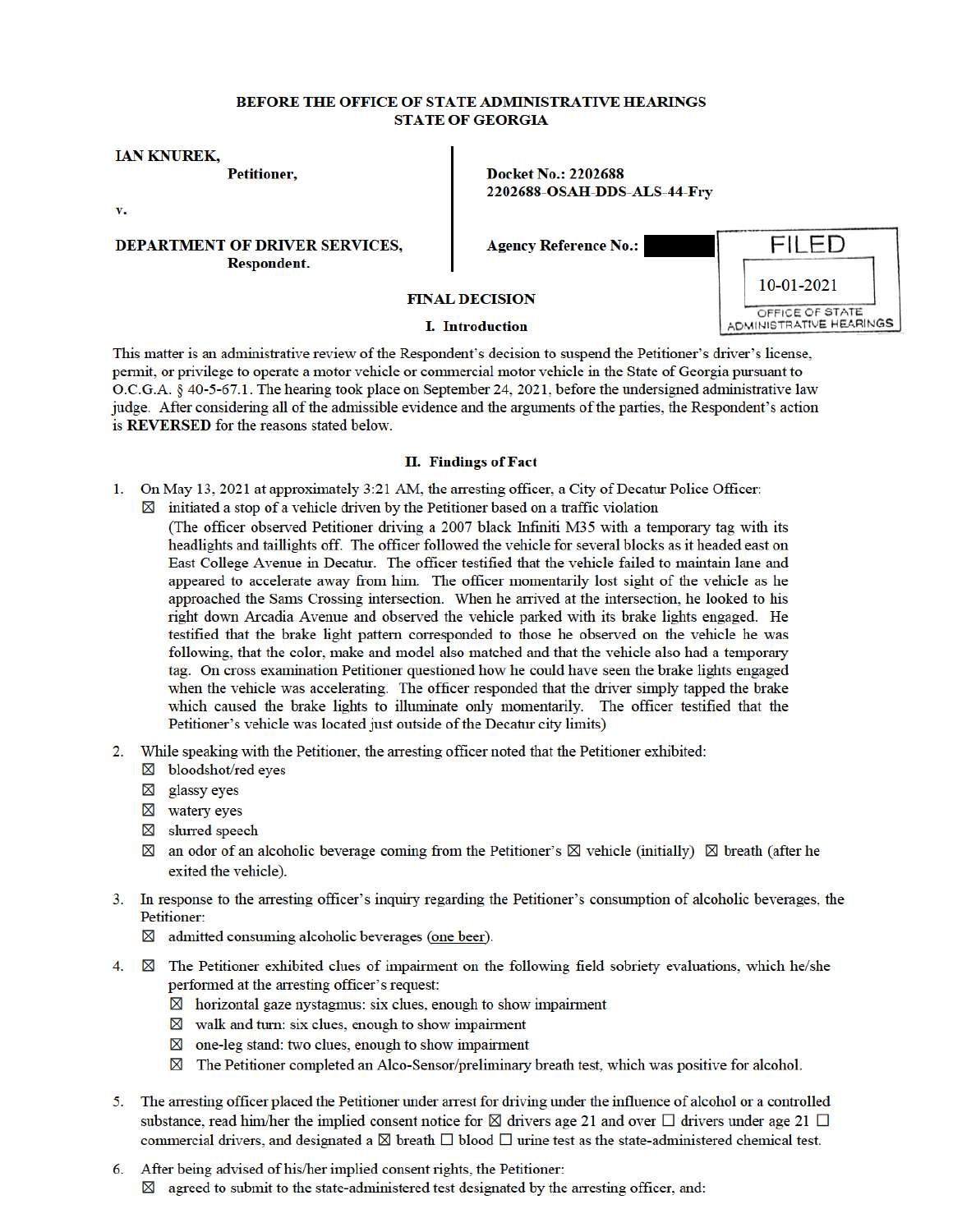$\boxtimes$  The state-administered test of the Petitioner's breath was administered by an individual possessing a valid permit issued by the Division of Forensic Sciences of the Georgia Bureau of Investigation on an instrument in good working order and approved by the Division.

The results of the state-administered test indicated that the Petitioner's blood alcohol concentration was .152.

## **III. Conclusions of Law**

The Respondent bears the burden of proof in this matter. Ga. Comp. R. & Regs. 616-1-2-.07(1). The standard of proof is a preponderance of the evidence. Ga. Comp. R. & Regs. 616-1-2-.21(4). The Respondent failed to meet its burden as follows:

- $\boxtimes$  While the arresting officer had reasonable grounds to believe the Petitioner was driving or in actual physical control of a moving motor vehicle while under the influence of alcohol or a controlled substance, the officer did not have reasonable grounds to believe the Petitioner was lawfully placed under arrest for violating O.C.G.A.  $\S$  40-6-391. O.C.G.A.  $\S$  40-5-67.1(g)(2)(A)(i).
- As recently as 2015, the Georgia Court of Appeals had held that despite the statute specifying that a peace officer has power of arrest only in the territory of the governmental unit by which he was appointed, (Ga. Code Ann. § 40- 13-30), an exception applies specifically to moving violations such that an officer has authority to arrest a person accused of violating any law or ordinance governing the operation of a vehicle where the offense is committed in his presence regardless of territorial limitations. *See State v. Zilke*, 333 Ga. App. 344 (2015). On certiorari to the Georgia Supreme Court, the Court of Appeals decision was reversed. *See Zilke v. State*, 299 Ga. 232, 234-35 (2016) (concluding that "Nothing in the statute's history indicates that the legislature ever intended OCGA § 17-4-23 to allow officers to arrest traffic violators outside the jurisdiction of their respective law enforcement agencies. Therefore, we disapprove of *Glazner v. State* to the extent that case and its progeny hold OCGA § 17-4-23 (a) authorizes a law enforcement officer, including a campus police officer, to make a custodial arrest outside the jurisdiction of the law enforcement agency by which he is employed."). As a result, the arrest outside the jurisdictional limits of the city that appointed the arresting officer was unlawful such that the officer did not have reasonable grounds to believe the Petitioner was lawfully placed under arrest for violating O.C.G.A. § 40-6-391. O.C.G.A. § 40-5-67.1(g)(2)(A)(i)
- Petitioner also objected to the arrest on the grounds that the officer momentarily lost sight of the vehicle and cited *Vansant v. State*, 264 Ga. 319, (1994) for the proposition that the stop was improper. The facts of the Vansant case, however, are readily distinguishable from those here. In *Vansant*, the arresting officer, responding to a "be on the lookout for" dispatch for a "white, new-styled General Motors van," stopped a white van approximately one mile from the place where the incident occurred. The Supreme Court noted that during the suppression hearing the officer testified that "he stopped the white van solely because it was a white van, and admitted that he would have stopped any white van." *Id.* at 321. The Supreme Court further noted:

It is clear from the evidence adduced at the suppression hearing that the detaining officer did not have the requisite particularized basis for suspecting the driver of this particular white van of criminal activity. He did not have a particularized description of the vehicle; he did not know the direction in which the vehicle had left the scene of the purported hit-and-run; he had not observed criminal activity on the part of the person stopped; he had no knowledge or suspicion that the vehicle had been involved in other similar criminal behavior.

*Id.* (citing *Terry v. Ohio*, 392 U.S. 1, 21 (1968). and *United States v. Brignoni-Ponce*, 422 U.S. 873 (1975).

The officer's testimony in this case was even more particularized that that in *Thomason v. State*, 268 Ga. 298 (1997) where the Supreme Court concluded that the officer had sufficient particularized information to make the stop. The officer made the stop as follows:

> Local police were alerted to be on the lookout for a brown 1978 or 1979 Oldsmobile Cutlass, described as being "not as dark [brown] as the sheriff department's cars," with a lighter brown top, being driven by a white male. Shortly thereafter, a vehicle and driver matching that description were seen leaving a convenience store in nearby Calhoun. After following the Cutlass for approximately five minutes, City of Calhoun police officer Gilbert stopped the car, which was being driven by appellant Thomason.